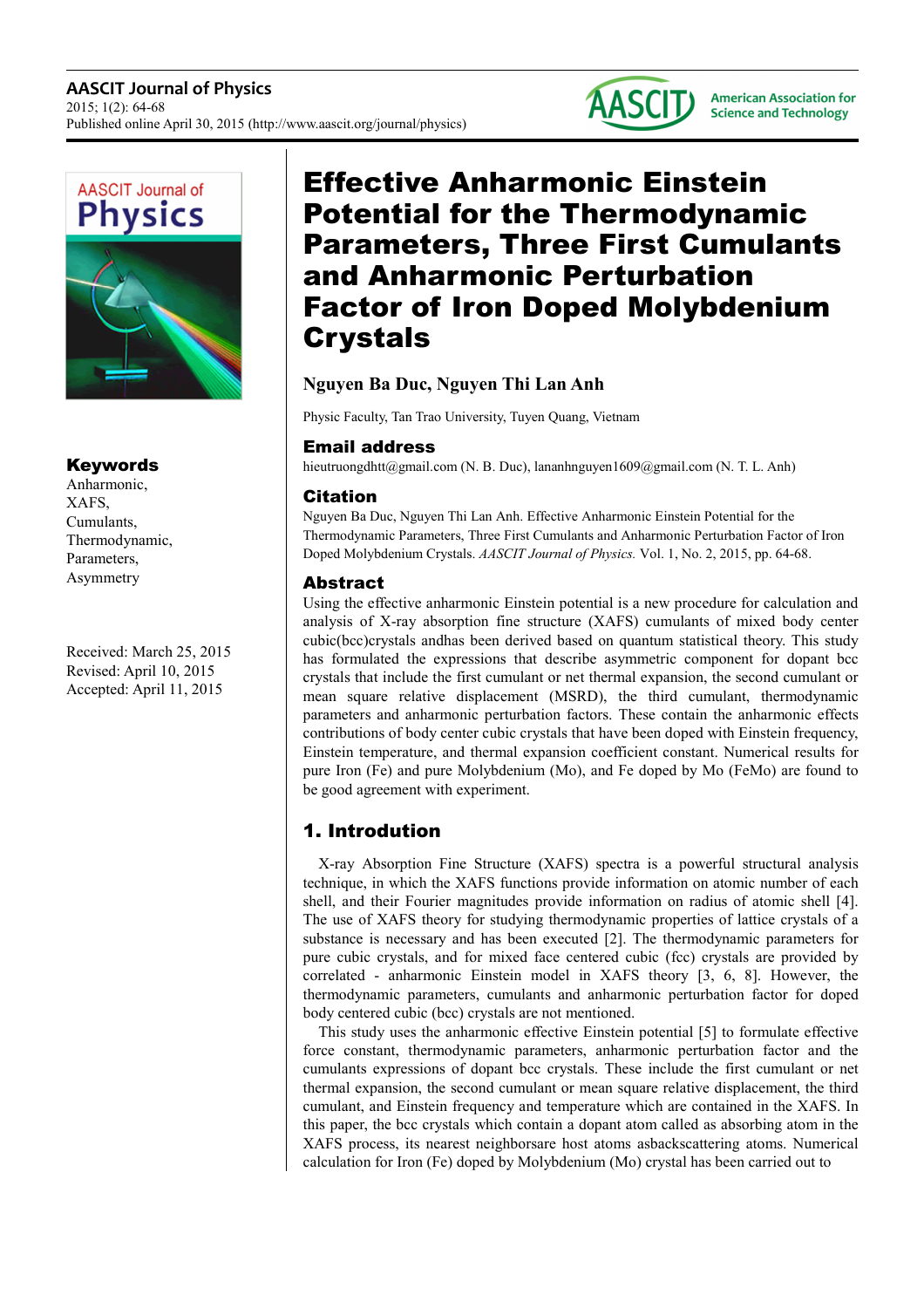show the thermo dynamical effects of bcc crystal under the influence of the doping atom. The calculated results are in good agreement with experimental values.

### 2. Fomalism

The expression of anharmonic XAFS spectra is often described by [2]:

$$
\chi(k) = \frac{S_0^2 N}{kR^2} F(k) \exp\left(-\frac{2R}{\lambda(k)}\right) Im\left(e^{i\Phi(k)} \exp\left(2ikr_0 + \sum_n \frac{(2ik)^n}{n!} \sigma^{(n)}(T)\right)\right),\tag{1}
$$

where  $S_0^2$  is the intrinsic loss factor due to may electron effects,  $N$  is atomic number of as well,  $F(k)$  is atomic backscattering amplitude,  $\Phi(k)$  is total phase shift of photoelectron, k and λ are wave number and mean free path of the photoelectron, respectively, and  $\sigma^{(n)}$  (n = 1, 2, 3,...) are the cumulants to describe asymmetric components. They all appear due to the thermal average of the function  $e^{-2ikr}$ , in which the asymmetric terms are expanded in a Taylor series around value  $R = r >$  with r is instantaneous bond length between absorbing and backscattering atoms at T temperature.

According to the anharmonic correlated Einstein model [4], effective interaction between absorbing and backscattering atoms with contributions of atomic neighbors is characterized by an effective potential:

$$
U(x) \approx \frac{1}{2} k_{eff} x^2 + k_3 x^3 + ..., \qquad (2)
$$

with net deviation  $x = r - r_0$ , and r is spontaneous bond length between absorbing and backscattering atoms,  $r_0$  is its equilibrium value, in Eq.(2),  $k_{\text{eff}}$  is effective spring constant because it includes total contribution of neighboring atoms,  $k_3$  is cubic anharmonicity parameter which gives an asymmetry in the pair distribution function. Because oscillations of a pair single bond between of absorbing and backscattering atoms with masses  $M_1$ ,  $M_2$  are affected by neighboring atoms, when taking into account these effects via an anharmonic correlated Einstein model, effective Einstein potential to be formed:

$$
U_{E}(\chi) = \frac{1}{2} k_{eff} x^{2} + k_{3} x^{3} + ... + \sum_{i=1}^{2} \sum_{j \neq i} U \left( \frac{\mu}{M_{i}} \hat{R}_{12} . \hat{R}_{ij} \right);
$$
  

$$
\mu = M_{1} M_{2} / (M_{1} + M_{2})
$$
(3)

In Eq.(3),  $\hat{R}$  is the unit bond length vector,  $\mu$  is reduced mass of atomic mass  $M_1$  and  $M_2$ , the sum according to i, j is the contribution of cluster nearest atoms. The atomic vibration is calculated based on quantum statistical procedure with approximate quasi - hamonic vibration, in which the Hamiltonian of the system is written as harmonic term with respect to the equilibrium at a given temperature plus an anharmonic perturbation.

$$
H = \frac{P^2}{2\mu} + U_E(\chi) = H_0 + U_E(a) + \delta U_E(y);
$$
  
\n
$$
H_0 = \frac{P^2}{2\mu} + \frac{1}{2}k_{eff}y^2
$$
  
\n
$$
y = x - a_{,a}(T) = \langle x \rangle, \langle y \rangle = 0
$$
\n(4)

with a is the net thermal expansion, y is the deviation from the equilibrium value of x at temperature T. Next, the use of potential interaction between each pair of atoms in the single bond can be expressed by anharmonic Morse potential for cubic crystals. Expanding to third order around its minimum, we have:

$$
U_{E}(x) = D(e^{-2\alpha x} - 2e^{-\alpha x}) \approx D(-1 + \alpha^{2} x^{2} - \alpha^{3} x^{3} + ...)
$$
 (5)

where D is the dissociation energy by  $U(r_0) = -D$ , and  $\alpha$  is expansion thermal parameter. In the case of dopant crystals, we have expression of the Morse potentialformed:

$$
U_{E}(x) = D_{12} \left( -1 + \alpha_{12}^{2} x^{2} - \alpha_{12}^{3} x^{3} + ... \right)
$$
 (6)

Morse potential parameters in Eq.(6) have been obtained by averaging those of the pure crystals and they are given by:

$$
\alpha_{12}^2 = \frac{D_1 \alpha_1^2 + D_2 \alpha_2^2}{D_1 + D_2}, \quad \alpha_{12}^3 = \frac{D_1 \alpha_1^3 + D_2 \alpha_2^3}{D_1 + D_2},
$$
  
\n
$$
D_{12} = \frac{D_1 + D_2}{2}
$$
 (7)

From expressions (3), (6) we have effective interaction Einstein potential as:

$$
U_E(\chi) = U_E(a) + \frac{1}{2}k_{eff}y^2 + \delta U_E(y)
$$
, (8)

Substituting Eq. (6) with  $x = y + a$  into (3) and using Eq. (8) to calculate the second term in Eq. (2) with reduced mass of metals doped:

$$
\mu_{12} = \frac{\mu_1 \mu_2}{\mu_1 + \mu_2};\tag{9}
$$

From the sum of i is over absorbing and backscattering atoms, and the sum of j which is over all their near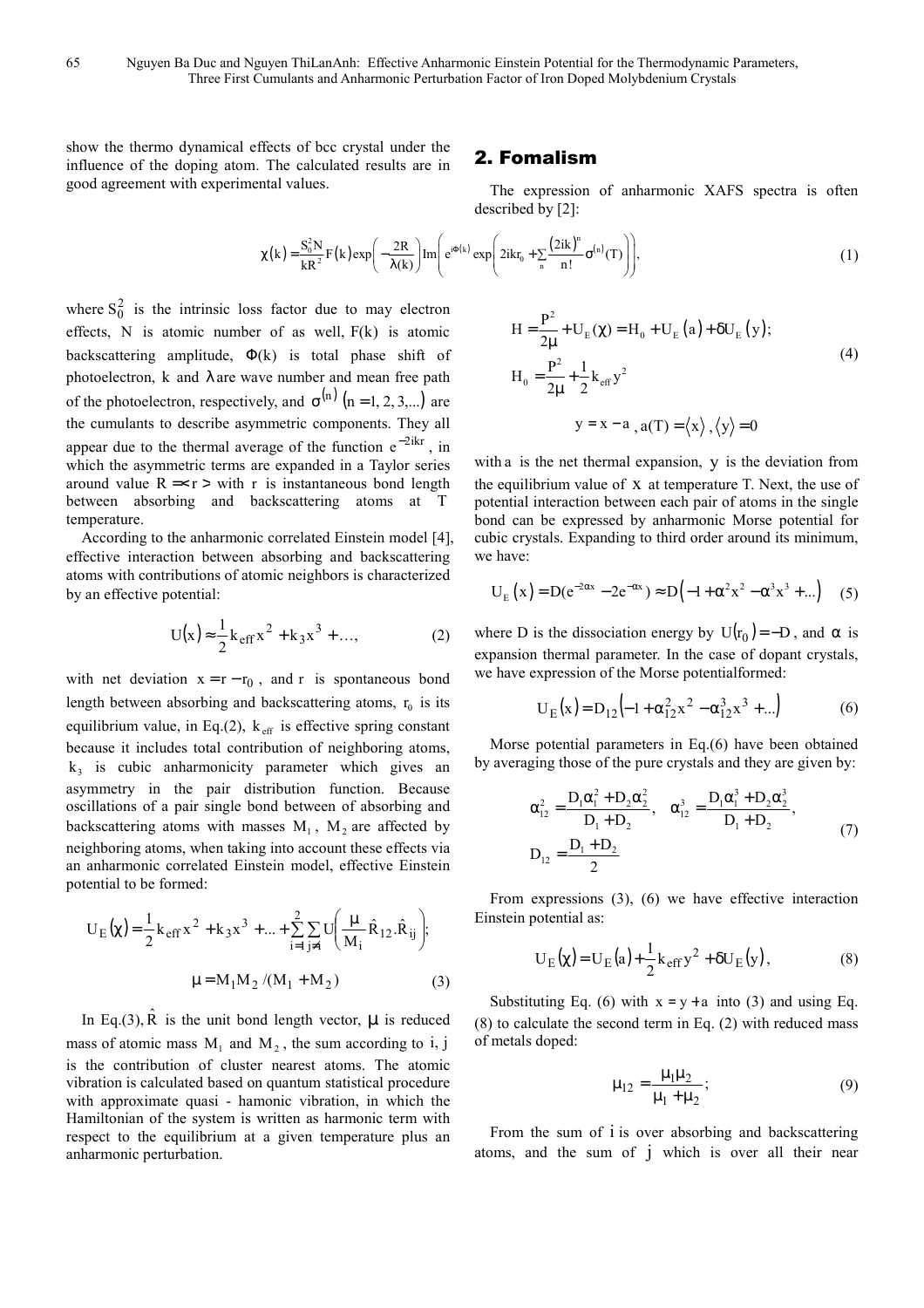neighbors, and calculation of  $(\hat{R}_{12}, \hat{R}_{ij})$  with lattice bcc crystals, we obtain thermodynamic parameters like effective spring constant  $k_{\text{eff}}$  and anharmonic parameter  $k_3$ :

$$
k_3 = -\frac{5D_{12}\alpha_{12}^3}{4}
$$
;  $k_{eff} = 5D_{12}\alpha_{12}^2 \approx \mu_{12}\omega_E^2$ ; (10)

To derive the analytical formulas of cumulants of the bcc crystals, we use perturbation theory [1]. The atomic vibration is quantized as phonon, with consideration of the phononphonon interaction for taking into account the anharmonicity, we obtain the cumulants:

$$
\sigma^{(1)} = a = \frac{3\hbar\omega_{\rm E}}{40D_{12}\alpha_{12}} \frac{(1+z)}{(1-z)}
$$
(11)

$$
\sigma^{(2)} = \left\langle y^2 \right\rangle = \frac{\hbar \omega_E}{10 D_{12} \alpha_{12}^2} \frac{(1+z)}{(1-z)}
$$
(12)

$$
\sigma^{(3)} = \frac{\hbar^2 \omega_{\rm E}^2}{200 \,\Omega_{12}^2 \alpha_{12}^3} \frac{\left(1 + 10 z + z^2\right)}{\left(1 - z\right)^2} \tag{13}
$$

where  $z \equiv e^{-\beta \hbar \omega_E} = e^{-\theta_E / T}$  is the temperature variable and determined by the B  $E = \frac{n\omega_E}{k_B}$  $\theta_{\rm E} = \frac{\hbar \omega}{4}$  $\hbar$ is Einstein temperature,  $k_B$  is

Bonztmann's constant.

And anharmonic perturbation factor  $\partial U_E(y)$  has determined form:

$$
\delta U_{E}(y) = 5D_{12}\alpha_{12}^{2} \left( a(a-x) - \frac{\alpha_{12}(a-x)^{3}}{4} \right) \quad (14)
$$

Factor  $\partial U_E(y)$  dependence T temperature and net deviation x .

### 3. Comparison

We applied the expressions which are derived in the previous section to numerical calculation for mixed crystal is Iron-Molybdenium (FeMo).According to Morse potential parameters for pureFe, Mo crystalshave been known [3, 6], we calculated parameters  $D_{12}$  and  $\alpha_{12}$  for dopaint crystals above, shown on Table 1.

*Table 1. Morse potential parameters values for crystals* 

| <b>Crystals</b> | $D_{12}(eV)$ | $\alpha_{12}(\text{\AA}^{-1})$ |
|-----------------|--------------|--------------------------------|
| Fe-Fe           | 4.821        | 1.3885                         |
| Mo-Mo           | 6.822        | 1.4232                         |
| Fe-Mo           | 5.782        | 1.4029                         |

Based on  $D_{12}$ ,  $\alpha_{12}$  thermodynamic parameters from Table 1 into Eqs.(9, 10) with Boltzmann's constant  $k_B = 8.617 \times 10^{-5} eVA^{-1}$ , Plank's constant  $\hbar = 6.5822 \times 10^{-16} eV$ .s, we calculated values of other thermodynamic parameters like effective force constant  $k_{\text{eff}}$ , reduced mass  $\mu_{12}$ , correlated Einstein frequency  $\omega_{\rm E}$  and Einstein temperature  $\theta_{\rm E}$  for Fe crystal doped by Mo crystal according to Table 2.

*Table 2. Thermodynamic parameters values* $k_{\text{eff}}$  **,**  $\mu$ **,**  $\omega_{\text{E}}$  **,**  $\theta_{\text{E}}$ 

| Crystals | $k_{\text{eff}}$ (N/m) | $\mu (eV/A^2.s^{-2})$ | $\omega_{\rm E} (10^{13} \text{ Hz})$ | $\theta_{E}(\text{K})$ |
|----------|------------------------|-----------------------|---------------------------------------|------------------------|
| Fe-Fe    | 47.275                 | $0.2919.10^{-26}$     | 3.184                                 | 243                    |
| Mo-Mo    | 107.289                | $0.5004.10^{-26}$     | 3.659                                 | 280                    |
| Fe-Mo    | 57.273                 | $0.3962.10^{-26}$     | 1.762                                 | 134                    |

Substituting values of thermodynamic parameters from Table 2 into Eqs. (11, 12, 13, 14), we received the expressions of cumulants and anharmonic perturbation factor to describe temperature variable  $z = e^{-\theta E//T}$ . Next, replacing Einstein temperature value  $\theta$ <sub>E</sub>(K) into expression of z temperature variable, we have the expressions to only illustrate T dependence temperature of cumulants and thermal expansion coefficient constant, dependence temperature and net deviation of anharmonic perturbation factor.

Figure 1 and Figure 3 illustrate the temperature dependence of the first cumulant  $\sigma^{(1)}(T)$  or net thermal expansion and third cumulant  $\sigma^{(3)}(T)$  of Fe doped by Mo crystal and FeMo pure crystals. Theoretical results of  $\sigma^{(1)}(T)$  agreed well with the experimental values at 77K, 295K and 700K temperatures forFe pure crystals[3, 7] and at 300K, 683K temperatures for Mo pure crystal and dopant FeMo crystal. Theoretical results of  $\sigma^{(3)}(T)$  are also in good agreement with the experimental values at 295K temperature for Fe pure crystal and Fe doped by Mo crystal, and at 300K temperature for Mo pure crystal [6, 7]. Figure 2 illustrates the temperature dependence of our calculated anharmonic contribution the second cumulant  $\sigma^{(2)}(T)$  .Moreover the mean square relative displacement (MSRD) of FeMo mixed crystal and Fe, Mo pure crystals and compared to the measured values at 77K, 295K and 700K temperatures for FeMo [5], and at 10K, 295K and 683K temperatures for Fe and Mo [5, 7] theoretical results also agree well with the experiment. Noted that the experimental values from XAFS spectra measured at HASYLAB and BUGH Wuppertal (DESY, Germany)[5]. In the graphs we know that, at low temperatures, the cumulants  $\sigma^{(1)}, \sigma^2, \sigma^{(3)}$  included zero-point energy contributions, and this is quantum effects. At high temperatures, the cumulants  $\sigma^{(1)}$ ,  $\sigma^2$  are linear proportional to the T temperature, and the third cumulant  $\sigma^{(3)}$  is proportional to the square temperature  $T^2$ . They all agreed with results of classical theory and experiment. Figure 4 illustratesthe temperature dependence of thermal expansion coefficient constant  $\alpha_T$  of Fe, Mo and FeMo in our calculated. Theyalso have the form of specific heat whichreflects the fundamental of solid state theory, that the thermal expansion is the result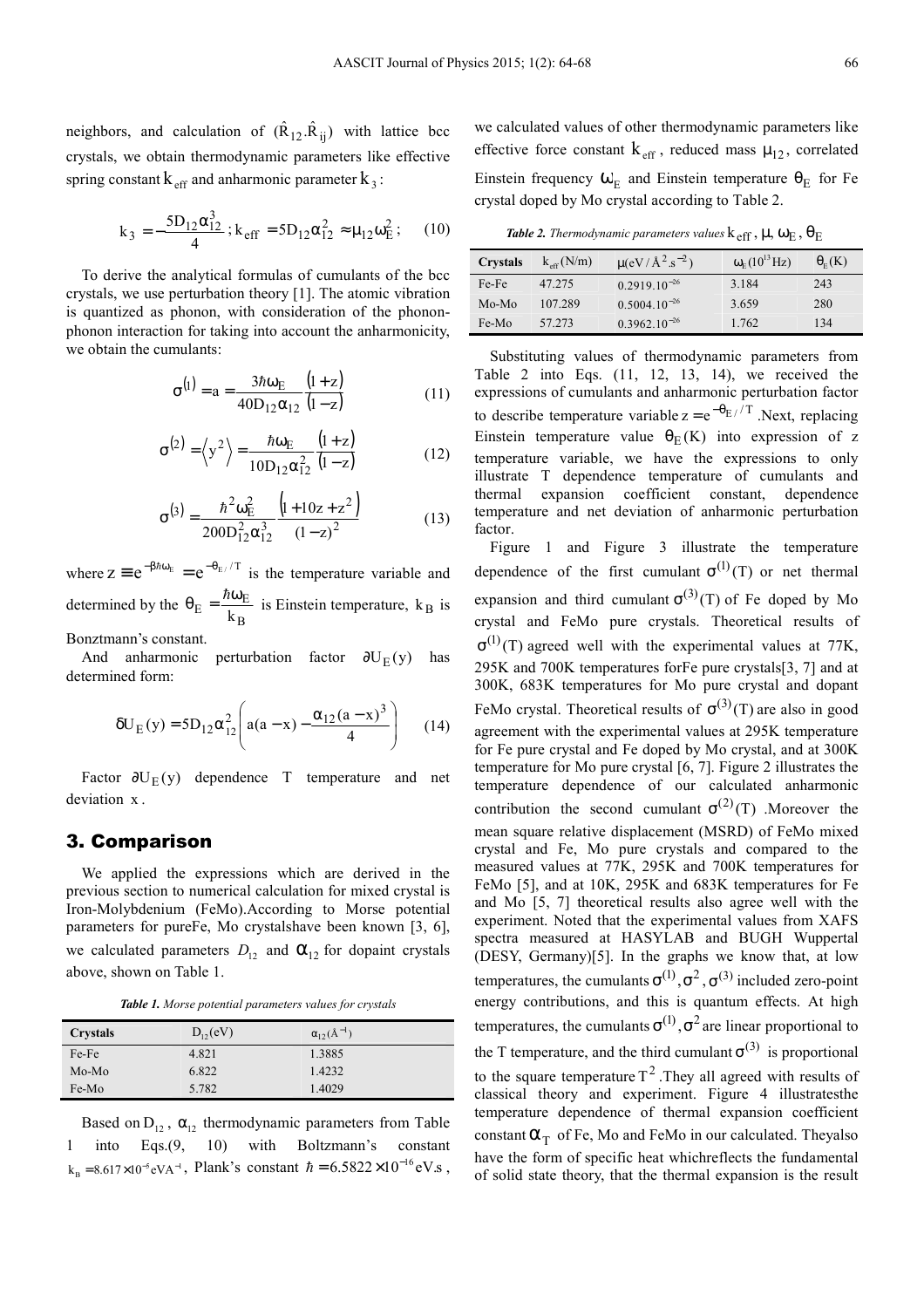of anharmonic effects and is also proportional to specific heat, and  $\alpha_{\rm T}$  factor approach constant values at high temperatures and it is approximate zero at low temperature that agree with classical theory. Figure 5 illustrates dependence temperature T and net deviation x of the anharmonic perturbation factor of dopand crystal FeMo and style of graph approximation with the classical theory and other theories[2].



*Figure 1. Dependence the temperature of the first cumulant* $\sigma^{(1)}(T)$ 



*Figure 2. Dependence the temperature of the second cumulant* $\sigma^2$ 



*Figure 3. Dependence the temperature of the third cumulant*  $\sigma^{(3)}(T)$ 



*Figure 4. Dependence temperature T of the thermal expansion coefficient constant* α<sub>τ</sub>



*Figure 5. Dependence temperature and net expansion x of anharmonic pertubation factor* 

### 4. Conclusion

A new analytical theory for calculation and evaluation of the thermodynamic properties of bccdopant crystals have been developed based on the quantum statistical theory with the effective anharmonic Einstein potential developed for the doping bcc crystals. The expressions for the thermodynamic parameters, effective force constant, correlated Einstein frequency and temperature, the first, second and third cumulants, thermal expansion coefficient, anharmonic perturbation factor in an harmonic XAFS spectra of bcc crystals including dopaint crystals all agree with all standard properties of these quantities. The quantity calculation for the doping crystals has the same form as for the pure crystals themselves.

The well agreement between the results of calculated theory and the experimental values demonstrates possibilityis expected to be used the present developed theory in XAFS data analysis.